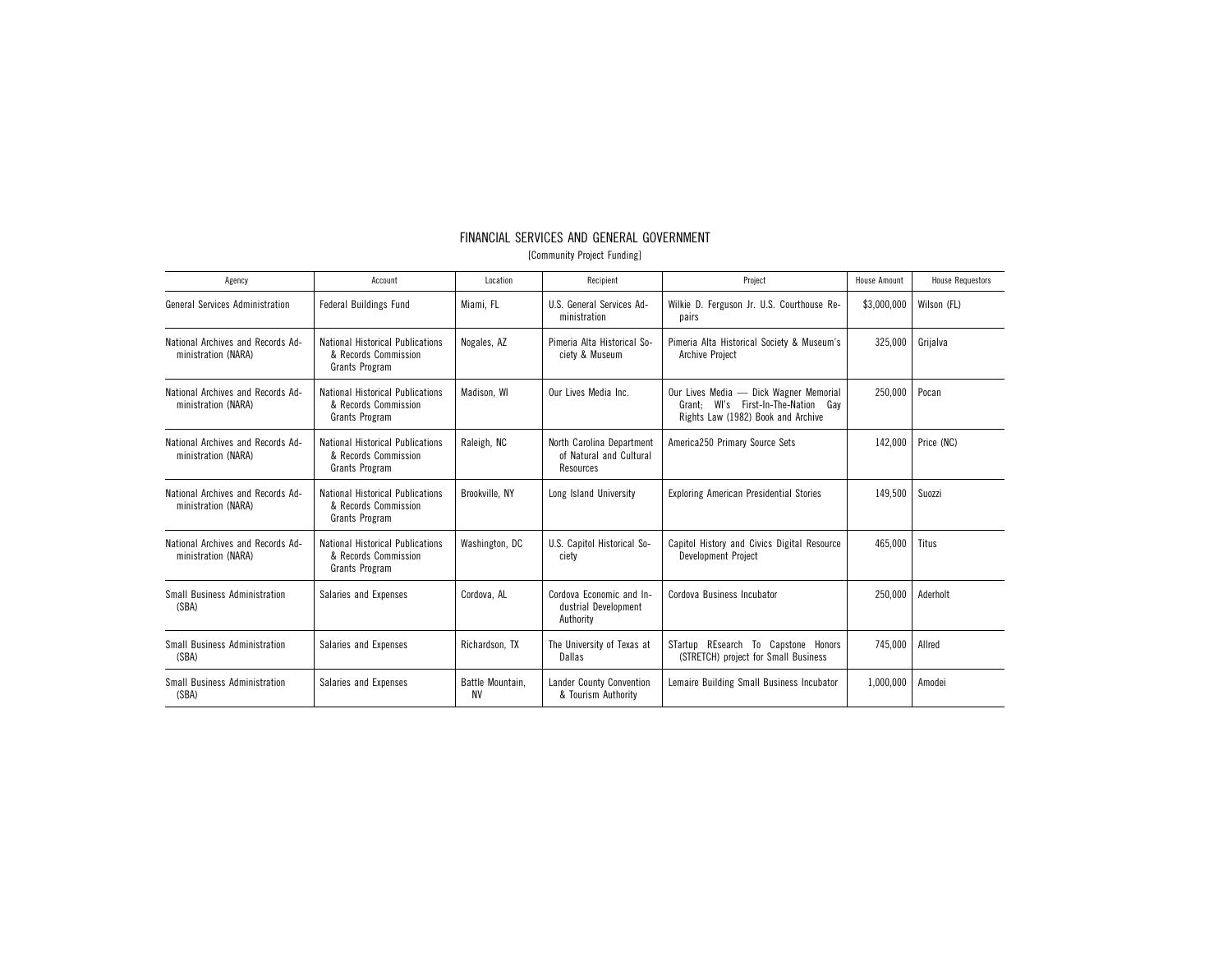| Agency                                        | Account               | Location        | Recipient                                                                                        | Project                                                                                                             | <b>House Amount</b> | <b>House Requestors</b> |
|-----------------------------------------------|-----------------------|-----------------|--------------------------------------------------------------------------------------------------|---------------------------------------------------------------------------------------------------------------------|---------------------|-------------------------|
| <b>Small Business Administration</b><br>(SBA) | Salaries and Expenses | Columbus, OH    | Zora's House Inc.                                                                                | Zora's House                                                                                                        | 1,000,000           | Beatty                  |
| Small Business Administration<br>(SBA)        | Salaries and Expenses | Portland, OR    | Oregon Native American<br>Chamber                                                                | Small<br>Assistance for<br>Native-<br>Technical<br><b>Owned Construction Businesses</b>                             | 670.000             | Blumenauer              |
| Small Business Administration<br>(SBA)        | Salaries and Expenses | Portland, OR    | Feed'em Freedom Founda-<br>tion                                                                  | <b>Black Community Food Center</b>                                                                                  | 703.046             | Blumenauer              |
| <b>Small Business Administration</b><br>(SBA) | Salaries and Expenses | St. Helens, OR  | Columbia County Economic<br>Team                                                                 | Columbia County Advanced and Additive<br>Manufacturing Small Business Incubator                                     | 814,000             | Bonamici                |
| Small Business Administration<br>(SBA)        | Salaries and Expenses | Cleveland, OH   | United Black Fund of<br><b>Greater Cleveland</b>                                                 | <b>Black Entrepreneurship Training Project</b>                                                                      | 500,000             | Brown (OH)              |
| Small Business Administration<br>(SBA)        | Salaries and Expenses | Aledo. IL       | Mercer County Better To-<br>gether (MCBT)                                                        | Mercer County Business Retention and Ex-<br>pansion Program                                                         | 225.000             | <b>Bustos</b>           |
| <b>Small Business Administration</b><br>(SBA) | Salaries and Expenses | Van Nuvs. CA    | Initiating Change in Our<br>Neighborhoods Commu-<br>nity Development Cor-<br>poration (ICON CDC) | Empowering the San Fernando Valley Initia-<br>tive                                                                  | 500.000             | Cardenas                |
| Small Business Administration<br>(SBA)        | Salaries and Expenses | New Orleans, LA | Louisiana Chamber of<br><b>Commerce Foundation</b>                                               | LCCF Southeast Louisiana AgriAquaculture<br>Business Technical Assistance<br>Small<br>and Workforce Training Center | 2,000,000           | Carter (LA)             |
| <b>Small Business Administration</b><br>(SBA) | Salaries and Expenses | Tampa, FL       | Tampa Bay Wave, Inc.                                                                             | LatinTech Accelerator                                                                                               | 500,000             | Castor (FL)             |
| Small Business Administration<br>(SBA)        | Salaries and Expenses | San Antonio, TX | LiftFund Inc.                                                                                    | SA West Small Business Support Program                                                                              | 1.000.000           | Castro (TX)             |

## FINANCIAL SERVICES AND GENERAL GOVERNMENT—Continued [Community Project Funding]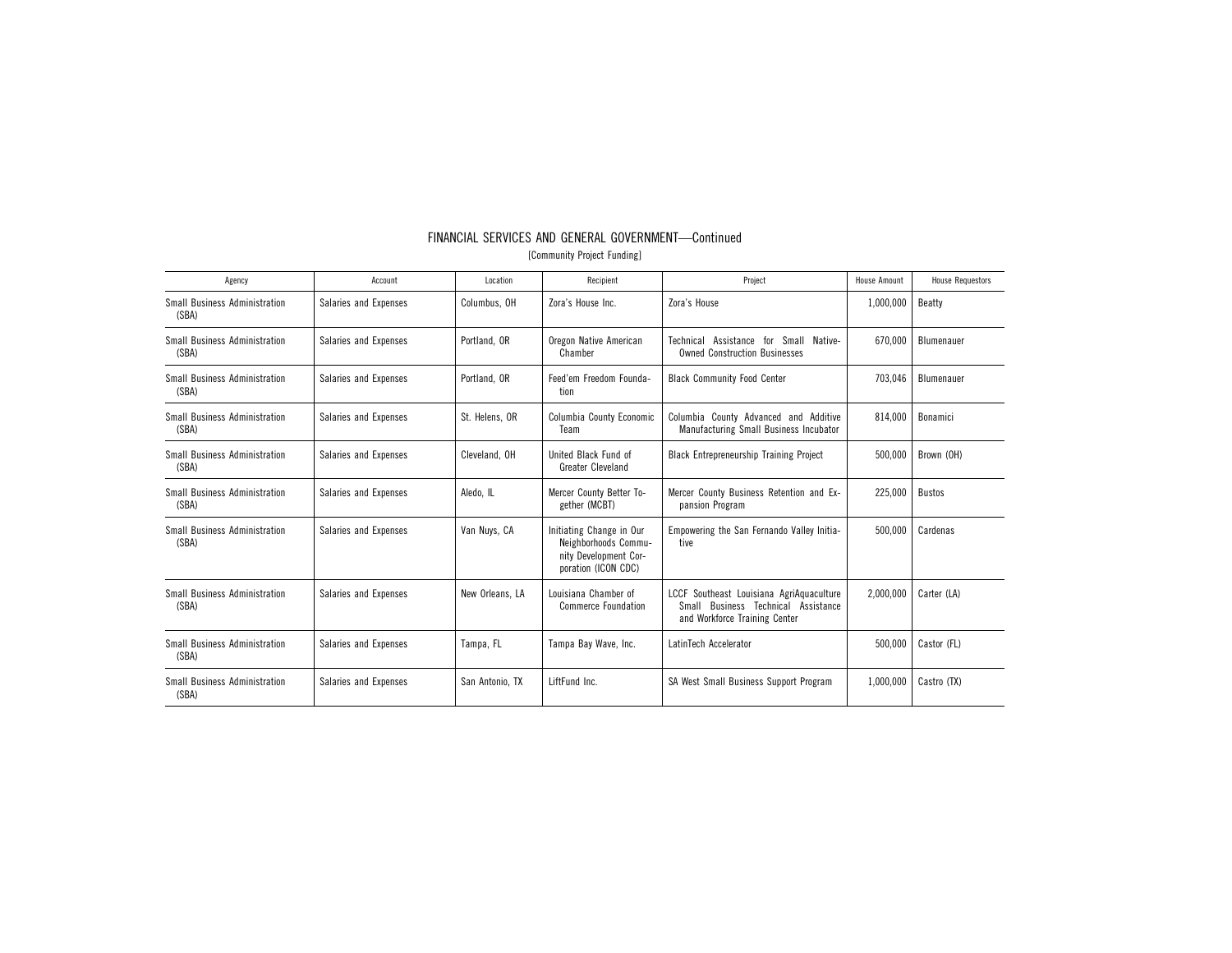| Small Business Administration<br>(SBA)        | Salaries and Expenses | San Antonio, TX     | University of Texas at San<br>Antonio                       | UTSA HUB Government Contracting Acad-<br>emy                                      | 576,000   | Castro (TX)         |
|-----------------------------------------------|-----------------------|---------------------|-------------------------------------------------------------|-----------------------------------------------------------------------------------|-----------|---------------------|
| <b>Small Business Administration</b><br>(SBA) | Salaries and Expenses | Fort Lauderdale, FL | <b>Florida Memorial University</b>                          | Florida Memorial University Center for En-<br>trepreneurship                      | 1,500,000 | Cherfilus-McCormick |
| <b>Small Business Administration</b><br>(SBA) | Salaries and Expenses | Pasadena, CA        | City of Pasadena                                            | Pasadena On-Street Dining Project                                                 | 1,500,000 | Chu                 |
| Small Business Administration<br>(SBA)        | Salaries and Expenses | Memphis, TN         | Vibrant Memphis, Inc. dba<br>Epicenter                      | 901 Entrepreneurs (901E)                                                          | 673,332   | Cohen               |
| Small Business Administration<br>(SBA)        | Salaries and Expenses | Stonington, CT      | Town of Stonington                                          | Stonington Fishermen's<br>Town of<br>Dock<br>Project                              | 900,000   | Courtney            |
| Small Business Administration<br>(SBA)        | Salaries and Expenses | Ambler, PA          | <b>Temple University Ambler</b><br>Campus                   | Temple Ambler Community Kitchen (TACK)                                            | 1,000,000 | Dean                |
| Small Business Administration<br>(SBA)        | Salaries and Expenses | Pittsburgh, PA      | <b>Innovation Works</b>                                     | On-Ramps to Entrepreneurship                                                      | 635,392   | Doyle, Michael F.   |
| <b>Small Business Administration</b><br>(SBA) | Salaries and Expenses | El Paso, TX         | El Paso County                                              | Heritage Tourism Business Connection                                              | 500,000   | Escobar             |
| Small Business Administration<br>(SBA)        | Salaries and Expenses | New York, NY        | New York City Department<br>of Small Business Serv-<br>ices | La Marqueta Workforce Improvement Project                                         | 1,250,000 | Espaillat           |
| <b>Small Business Administration</b><br>(SBA) | Salaries and Expenses | New York, NY        | Inwood Merchant Associa-<br>tion, Inc.                      | <b>Inwood Merchant Association</b>                                                | 1,728,586 | Espaillat           |
| Small Business Administration<br>(SBA)        | Salaries and Expenses | New York, NY        | The Greater Harlem Cham-<br>ber of Commerce                 | Harlem Small Businesses Public Safety<br>Educational and Information Initiative   | 1,115,000 | Espaillat           |
| Small Business Administration<br>(SBA)        | Salaries and Expenses | Bronx, NY           | Davidson Community Cen-<br>ter, Inc.                        | Davidson Community Center Business Im-<br>provement District Formation Initiative | 796,981   | Espaillat           |
| Small Business Administration<br>(SBA)        | Salaries and Expenses | New York, NY        | <b>Hispanic Federation</b>                                  | Hispanic Federation Small Business Sup-<br>port Initiative                        | 1,000,000 | Espaillat           |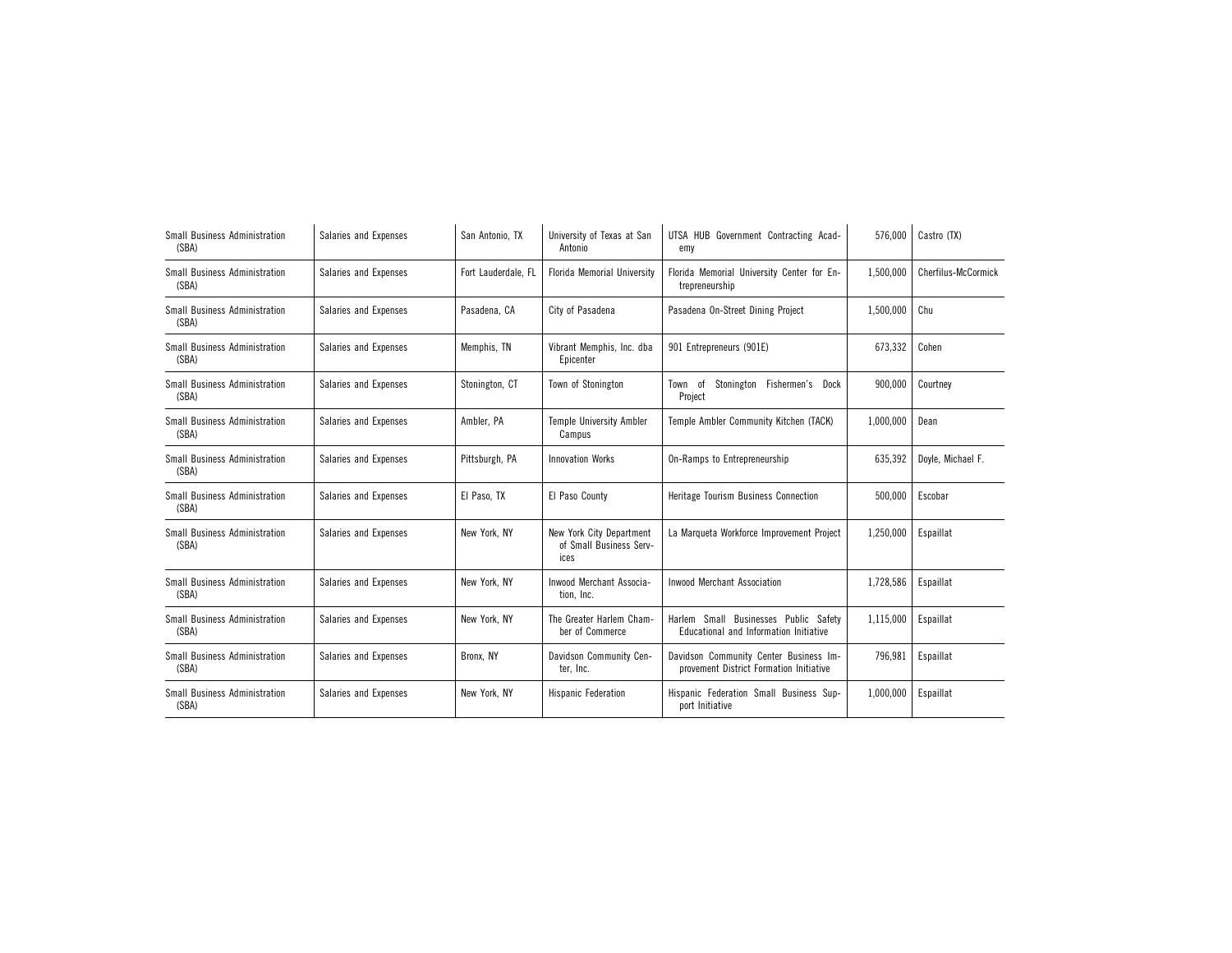| Agency                                        | Account               | Location          | Recipient                                                       | Project                                                               | House Amount | <b>House Requestors</b> |
|-----------------------------------------------|-----------------------|-------------------|-----------------------------------------------------------------|-----------------------------------------------------------------------|--------------|-------------------------|
| Small Business Administration<br>(SBA)        | Salaries and Expenses | Dovlestown, PA    | <b>Bucks County Industrial</b><br>Development Authority         | The Bucks Built Startup Fund                                          | 500,000      | Fitzpatrick             |
| Small Business Administration<br>(SBA)        | Salaries and Expenses | Joliet, IL        | University of St. Francis                                       | University of St. Francis Small Business<br>Accelerator               | 500.000      | Foster                  |
| Small Business Administration<br>(SBA)        | Salaries and Expenses | Glendale, AZ      | Rehoboth Community De-<br>velopment Corporation                 | Training Initiative to Mentor Entrepreneurs<br>(TIME) Program         | 203,124      | Gallego                 |
| Small Business Administration<br>(SBA)        | Salaries and Expenses | Central Islip, NY | Touro College Jacob D.<br>Fuchsberg Law Center                  | Small Business Legal Assistance Clinic                                | 475.000      | Garbarino               |
| Small Business Administration<br>(SBA)        | Salaries and Expenses | Valencia, CA      | Valley Industrial Associa-<br>tion of Santa Clarita             | <b>Connecting to Success</b>                                          | 675.000      | Garcia (CA)             |
| Small Business Administration<br>(SBA)        | Salaries and Expenses | Ajo, AZ           | The International Sonoran<br>Desert Alliance                    | Ajo Business Support Center and Co-Work-<br>ing Space                 | 400,000      | Grijalva                |
| Small Business Administration<br>(SBA)        | Salaries and Expenses | Cheshire, CT      | <b>Ball &amp; Socket Arts</b>                                   | <b>Ball &amp; Socket Arts Fire Sprinklers</b>                         | 625,000      | Hayes                   |
| Small Business Administration<br>(SBA)        | Salaries and Expenses | New Britain, CT   | Young Women's Christian<br>Association of New Brit-<br>ain Inc. | New Britain Childcare Business Incubator                              | 50,000       | Hayes                   |
| Small Business Administration<br>(SBA)        | Salaries and Expenses | Buffalo. NY       | Launch New York, Inc.                                           | Entrepreneurial Services for High-Growth<br><b>Potential Startups</b> | 1,000,000    | Higgins (NY)            |
| <b>Small Business Administration</b><br>(SBA) | Salaries and Expenses | Stamford, CT      | <b>Women's Business Devel-</b><br>opment Council, Inc.          | Technical Assistance and Microgrants to<br>Women-Owned Businesses     | 500,000      | Himes                   |
| Small Business Administration<br>(SBA)        | Salaries and Expenses | Las Vegas, NV     | CPLC Nevada, Inc.                                               | <b>CPLC Small Business Assistance</b>                                 | 391,500      | Horsford                |

## FINANCIAL SERVICES AND GENERAL GOVERNMENT—Continued [Community Project Funding]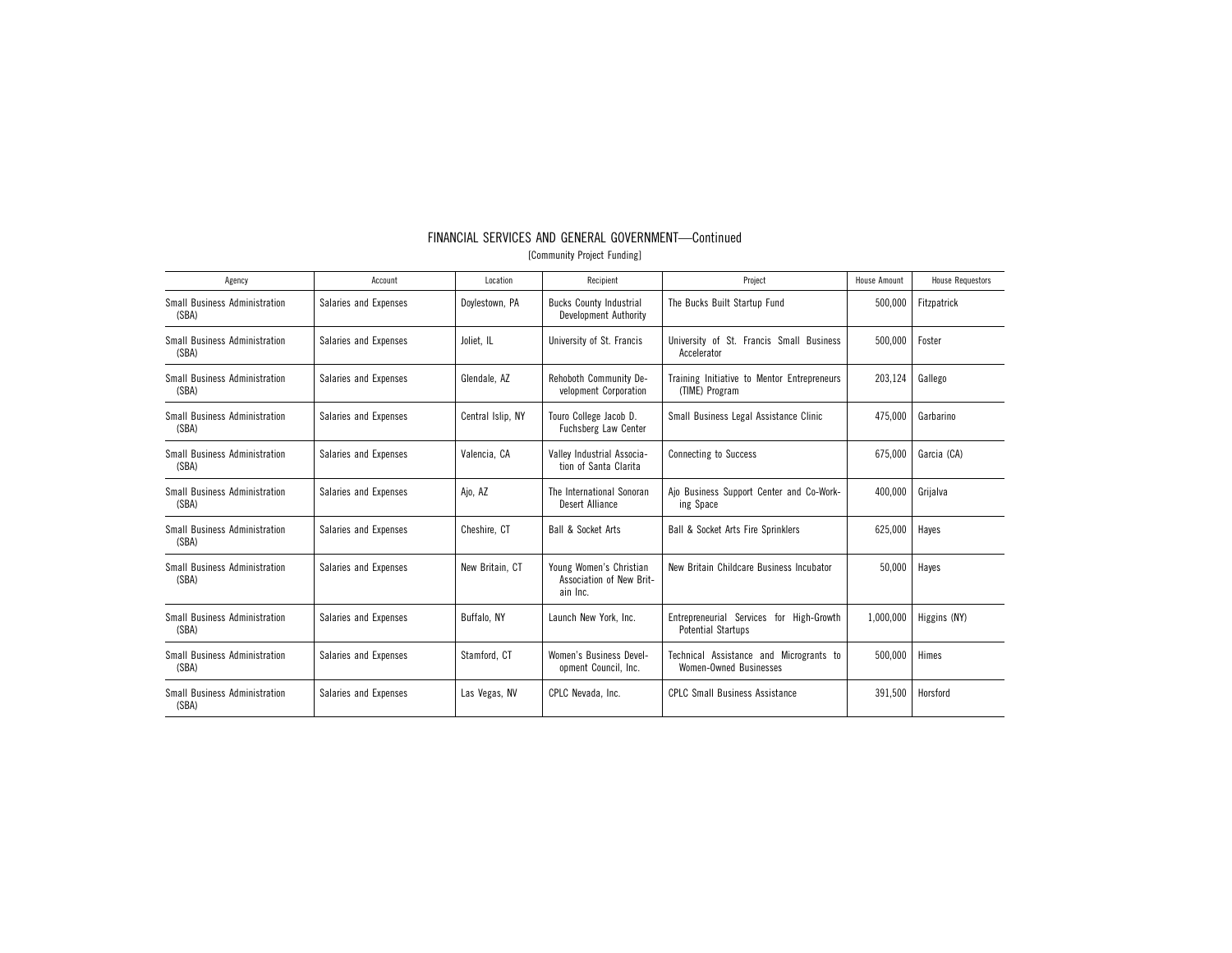| <b>Small Business Administration</b><br>(SBA) | Salaries and Expenses | Reading, PA    | Berks Latino Workforce De-<br>velopment Corporation | Berks Tec Centro                                                     | 1,907,500 | Houlahan    |
|-----------------------------------------------|-----------------------|----------------|-----------------------------------------------------|----------------------------------------------------------------------|-----------|-------------|
| <b>Small Business Administration</b><br>(SBA) | Salaries and Expenses | Exton, PA      | United Way of Chester<br>County                     | United Way Social Innovation Lab                                     | 200,000   | Houlahan    |
| <b>Small Business Administration</b><br>(SBA) | Salaries and Expenses | Burien, WA     | Colectiva Legal del Pueblo                          | <b>Community Financial Skill-Building</b>                            | 500,000   | Jayapal     |
| Small Business Administration<br>(SBA)        | Salaries and Expenses | Hiram, OH      | Hiram College                                       | Hiram Workforce Office                                               | 665,000   | Joyce (OH)  |
| Small Business Administration<br>(SBA)        | Salaries and Expenses | Waynesboro, PA | Mainstreet Waynesboro Inc.                          | 21 E. Main St. Redevelopment Project                                 | 500,000   | Joyce (PA)  |
| Small Business Administration<br>(SBA)        | Salaries and Expenses | Chicago, IL    | <b>Chatham Business Asso-</b><br>ciation            | Internee-to-Entrepreneur Program                                     | 626,000   | Kelly (IL)  |
| Small Business Administration<br>(SBA)        | Salaries and Expenses | University, MS | University of Mississippi                           | Center for Growth, New Markets, Innova-<br>tion, and Cyber Awareness | 2,000,000 | Kelly (MS)  |
| Small Business Administration<br>(SBA)        | Salaries and Expenses | Saginaw, MI    | Central Michigan University                         | Support for Mid-Michigan Small Businesses<br>and Entrepreneurs       | 1,065,000 | Kildee      |
| <b>Small Business Administration</b><br>(SBA) | Salaries and Expenses | Hartford, CT   | <b>Hispanic Federation</b>                          | Hispanic Federation Financial Education<br>Initiative                | 650,000   | Larson (CT) |
| Small Business Administration<br>(SBA)        | Salaries and Expenses | Detroit. MI    | <b>Invest Detroit Foundation</b>                    | <b>Invest Detroit</b>                                                | 600,000   | Lawrence    |
| <b>Small Business Administration</b><br>(SBA) | Salaries and Expenses | Oakland, CA    | <b>Oakland Private Industry</b><br>Council          | California Jobs and Infrastructure Initiative                        | 654,370   | Lee (CA)    |
| <b>Small Business Administration</b><br>(SBA) | Salaries and Expenses | Las Vegas, NV  | Clark County, Nevada                                | <b>Business</b><br>Small<br>Opportunity<br>Program<br>(SBOP)         | 350,000   | Lee (NV)    |
| <b>Small Business Administration</b><br>(SBA) | Salaries and Expenses | San Jose, CA   | Prosperity Lab                                      | Mesa Redonda                                                         | 350,000   | Lofgren     |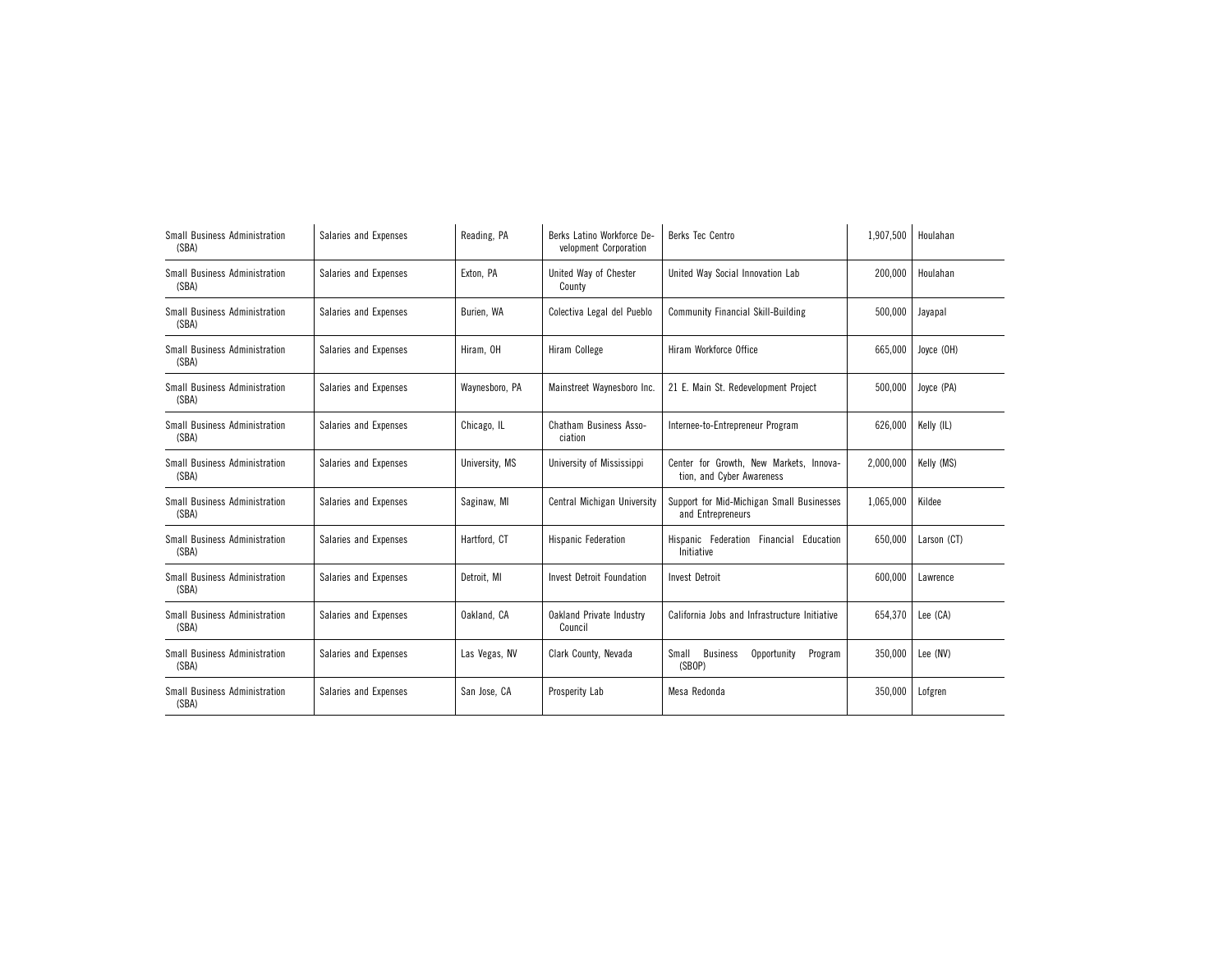| Agency                                        | Account               | Location               | Recipient                                               | Project                                                           | <b>House Amount</b> | <b>House Requestors</b> |
|-----------------------------------------------|-----------------------|------------------------|---------------------------------------------------------|-------------------------------------------------------------------|---------------------|-------------------------|
| <b>Small Business Administration</b><br>(SBA) | Salaries and Expenses | Stillwater, OK         | Oklahoma State University                               | Oklahoma Rural E-Commerce Academy                                 | 500,000             | Lucas                   |
| Small Business Administration<br>(SBA)        | Salaries and Expenses | Boston, MA             | MassChallenge Inc.                                      | Driving Equitable Outcomes in Business<br>Growth                  | 800,000             | Lynch                   |
| Small Business Administration<br>(SBA)        | Salaries and Expenses | Jackson Heights,<br>ΝY | Chamber of Commerce of<br>the Borough of Queens<br>Inc. | Queens Business Incubator and Angel Fund<br>Project               | 500,000             | Maloney, Carolyn B.     |
| Small Business Administration<br>(SBA)        | Salaries and Expenses | Brooklyn, NY           | North Brooklyn Chamber of<br>Commerce                   | LoveLocal                                                         | 750.000             | Maloney, Carolyn B.     |
| Small Business Administration<br>(SBA)        | Salaries and Expenses | Long Island Cit,<br>ΝY | Queens Economic Develop-<br>ment Corporation            | Queens Together                                                   | 500.000             | Maloney, Carolyn B.     |
| <b>Small Business Administration</b><br>(SBA) | Salaries and Expenses | Greensboro, NC         | Nussbaum Center for En-<br>trepreneurship               | The Steelhouse Center for Urban Manufac-<br>turing and Innovation | 2.000.000           | Manning                 |
| <b>Small Business Administration</b><br>(SBA) | Salaries and Expenses | High Point, NC         | City of High Point, North<br>Carolina                   | <b>Commercial Shared-Use Kitchen</b>                              | 2,000,000           | Manning                 |
| Small Business Administration<br>(SBA)        | Salaries and Expenses | Saint Paul. MN         | Neighborhood Development<br>Center                      | <b>Cybersecurity Information Center</b>                           | 1.600.000           | McCollum                |
| Small Business Administration<br>(SBA)        | Salaries and Expenses | Saint Paul, MN         | Latino Economic Develop-<br>ment Center                 | Plaza del Sol Redevelopment                                       | 1,000,000           | McCollum                |
| <b>Small Business Administration</b><br>(SBA) | Salaries and Expenses | Richmond Hill, NY      | Chhava Community Devel-<br>opment Corporation           | Chhava Small Business Assistance Program                          | 150.000             | <b>Meeks</b>            |
| Small Business Administration<br>(SBA)        | Salaries and Expenses | Jamaica, NY            | Greater Jamaica Develop-<br>ment Corporation            | GJDC Small Batch Manufacturing Develop-<br>ment                   | 2.000.000           | <b>Meeks</b>            |

## FINANCIAL SERVICES AND GENERAL GOVERNMENT—Continued [Community Project Funding]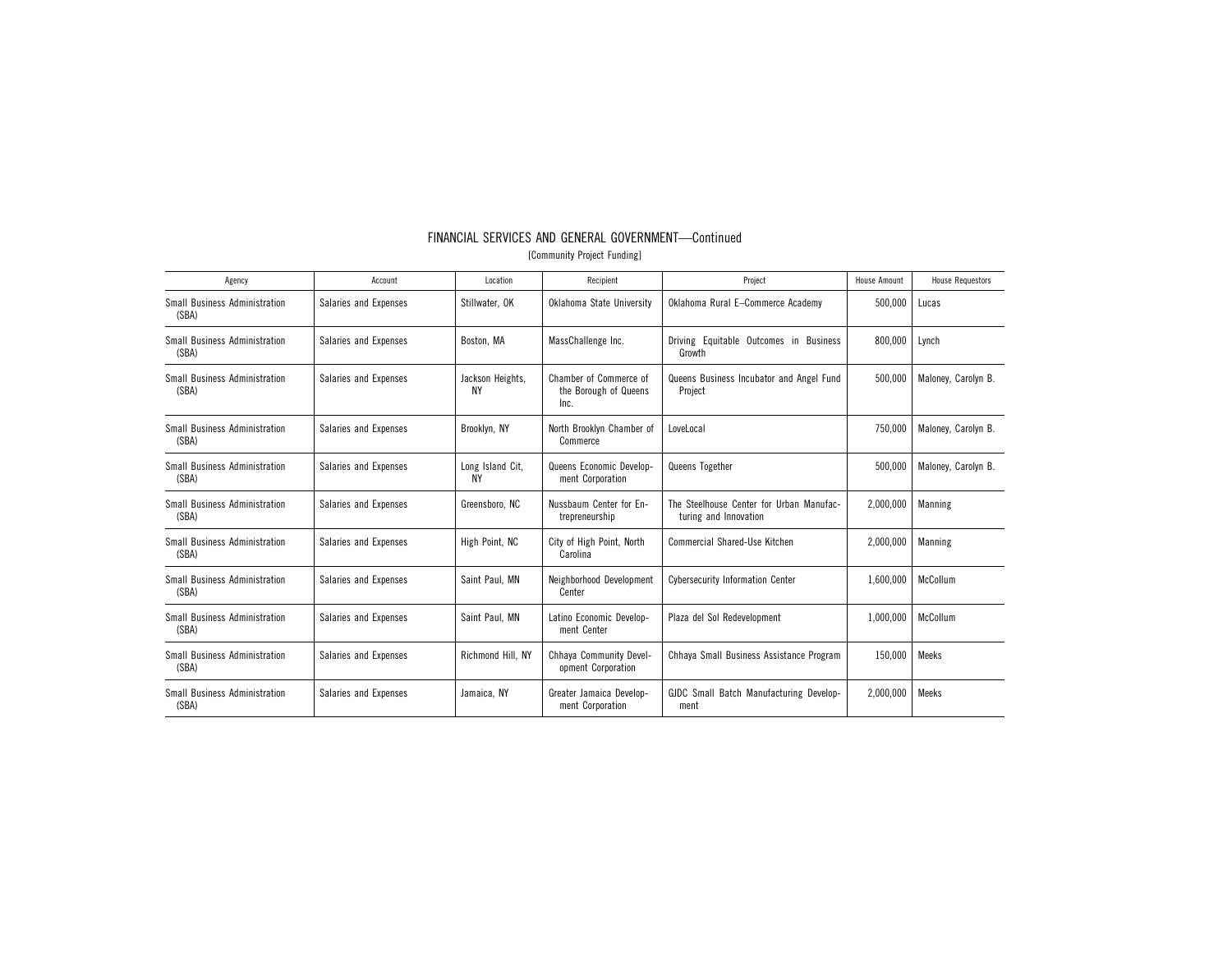| Small Business Administration<br>(SBA)        | Salaries and Expenses | Jackson Heights,<br>NΥ  | Chamber of Commerce of<br>the Borough of Queens<br>Inc.           | Queens Chamber of Commerce Small Busi-<br>ness Legal Desk Support Program                                 | 1,000,000 | Meng           |
|-----------------------------------------------|-----------------------|-------------------------|-------------------------------------------------------------------|-----------------------------------------------------------------------------------------------------------|-----------|----------------|
| Small Business Administration<br>(SBA)        | Salaries and Expenses | New York, NY            | The Research Foundation<br>of CUNY                                | Queens College Small Business Develop-<br>ment Initiative                                                 | 1,465,856 | Meng           |
| <b>Small Business Administration</b><br>(SBA) | Salaries and Expenses | New York, NY            | City of New York                                                  | District 6 Open Restaurants Kits                                                                          | 2,000,000 | Meng           |
| <b>Small Business Administration</b><br>(SBA) | Salaries and Expenses | Boston, MA              | <b>Black Economic Council of</b><br>Massachusetts (BECMA)         | Back Office Support Services (BOSS) Pro-<br>gram and Vendor Advisory Council                              | 800,000   | Neal, Pressley |
| Small Business Administration<br>(SBA)        | Salaries and Expenses | Lafayette, CO           | The Latino Chamber of<br><b>Commerce of Boulder</b><br>County     | Latino Chamber of Commerce Mobile Office                                                                  | 250,000   | Neguse         |
| <b>Small Business Administration</b><br>(SBA) | Salaries and Expenses | West Long Branch,<br>NJ | Monmouth University                                               | Develop. Educate, and Accelerate Entre-<br>preneurs from Underserved Communities<br>in Central New Jersey | 640.000   | Pallone        |
| <b>Small Business Administration</b><br>(SBA) | Salaries and Expenses | Portland, ME            | Boots2Roots                                                       | <b>Transition to Work Initiative</b>                                                                      | 597.076   | Pingree        |
| Small Business Administration<br>(SBA)        | Salaries and Expenses | Portland, ME            | Greater Portland Immigrant<br><b>Welcome Center</b>               | Women Lead: an Enterprise Institute                                                                       | 619,000   | Pingree        |
| <b>Small Business Administration</b><br>(SBA) | Salaries and Expenses | Boston, MA              | The Latina Circle dba Am-<br>plify Latinx                         | PowerUp Latinx Business Initiative                                                                        | 400,000   | Presslev       |
| <b>Small Business Administration</b><br>(SBA) | Salaries and Expenses | Boston, MA              | African Community Eco-<br>nomic Development Of<br>New England-CDC | ACEDONE Small Business Development and<br><b>Technical Assistance Program</b>                             | 643,003   | Pressley       |
| <b>Small Business Administration</b><br>(SBA) | Salaries and Expenses | Birmingham, AL          | Main Street Alabama                                               | Main Street Alabama Entrepreneurial Sup-<br>port and Training                                             | 700.000   | Rogers (AL)    |
| Small Business Administration<br>(SBA)        | Salaries and Expenses | Solon, OH               | Northeast Ohio Public En-<br>ergy Council (NOPEC)                 | NOPEC Small Business Energy Efficiency<br>Support Program                                                 | 400,000   | Ryan           |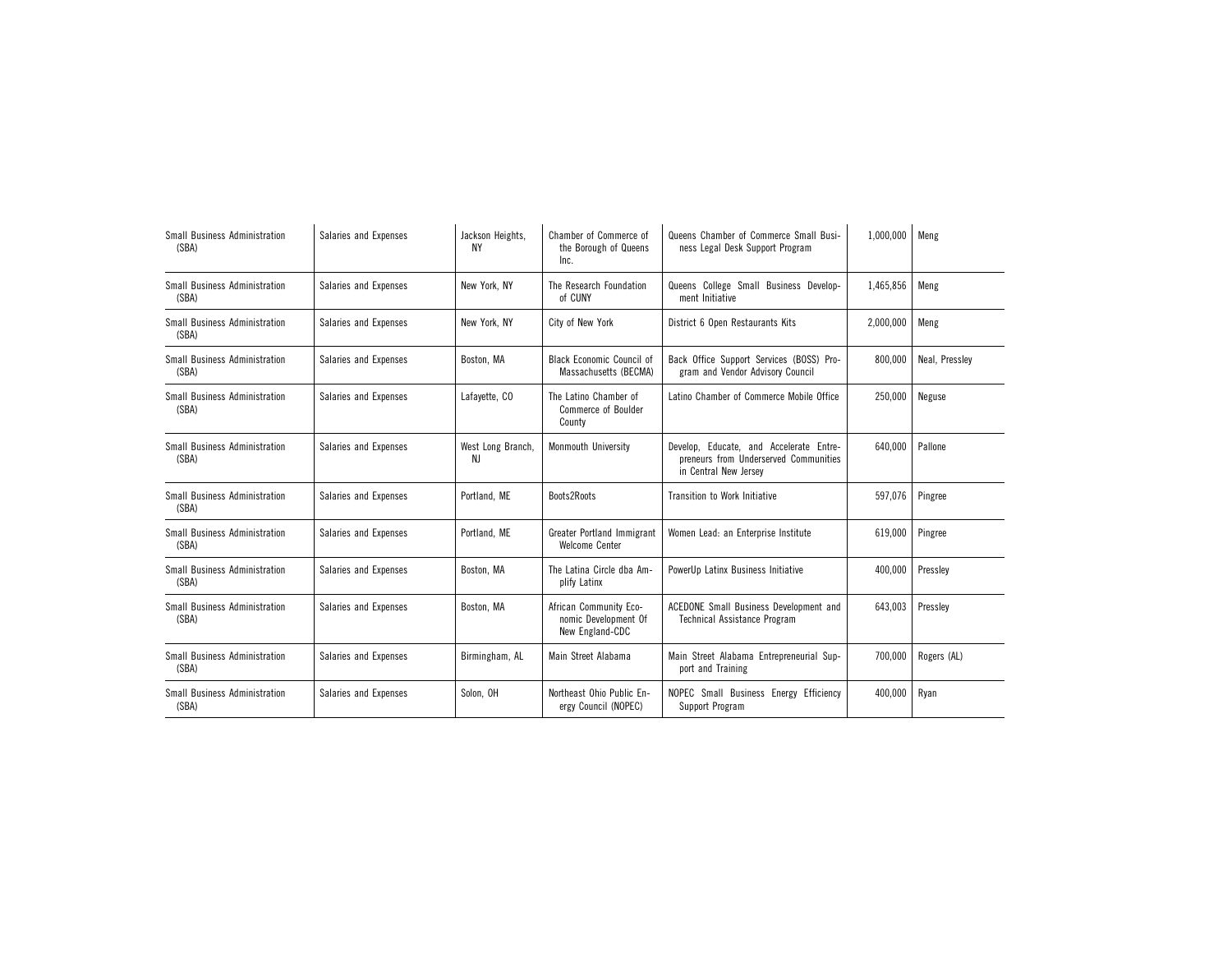| FINANCIAL SERVICES AND GENERAL GOVERNMENT-Continued |  |  |  |  |  |
|-----------------------------------------------------|--|--|--|--|--|
|                                                     |  |  |  |  |  |

[Community Project Funding]

| Agency                                        | Account               | Location         | Recipient                                        | Project                                                                                                                                  | <b>House Amount</b> | <b>House Requestors</b> |
|-----------------------------------------------|-----------------------|------------------|--------------------------------------------------|------------------------------------------------------------------------------------------------------------------------------------------|---------------------|-------------------------|
| Small Business Administration<br>(SBA)        | Salaries and Expenses | Miami. FL        | Florida International Uni-<br>versity            | <b>Business Growth and Acceleration Program</b>                                                                                          | 650,000             | Salazar                 |
| <b>Small Business Administration</b><br>(SBA) | Salaries and Expenses | Annapolis, MD    | Anne Arundel County                              | Inclusive Ventures Small Business Program                                                                                                | 1,650,000           | Sarbanes                |
| <b>Small Business Administration</b><br>(SBA) | Salaries and Expenses | Chicago, IL      | Lovola University Chicago                        | Minority-Owned Business Dashboard                                                                                                        | 625,000             | Schakowsky              |
| <b>Small Business Administration</b><br>(SBA) | Salaries and Expenses | Atlanta, GA      | Georgia Tech Research<br>Corporation             | Serve: Growing Underrep-<br>Connect<br>and<br>Companies in Manufacturing,<br>resented<br>Logistics, Warehousing, and Transpor-<br>tation | 495,547             | Scott, David            |
| Small Business Administration<br>(SBA)        | Salaries and Expenses | Douglasville, GA | Douglas County Board of<br>Commissioners         | Douglas County Community Business Incu-<br>bator                                                                                         | 500,000             | Scott, David            |
| <b>Small Business Administration</b><br>(SBA) | Salaries and Expenses | Renton, WA       | City of Renton                                   | Logan Place Market Rehabilitation                                                                                                        | 1,500,000           | Smith (WA)              |
| Small Business Administration<br>(SBA)        | Salaries and Expenses | Albuquerque, NM  | Partnership for Community<br>Action              | Social Enterprise Center (SEC) Families<br><b>First Economic Justice Project</b>                                                         | 650.000             | Stansbury               |
| Small Business Administration<br>(SBA)        | Salaries and Expenses | Scottsdale, AZ   | Take The Lead. Inc.                              | Women Entrepreneurs Leadership Develop-<br>ment Program                                                                                  | 500.000             | Stanton                 |
| Small Business Administration<br>(SBA)        | Salaries and Expenses | Dublin, CA       | Dublin Chamber of Com-<br>merce                  | Emerging Business Community Outreach<br>Program                                                                                          | 100,000             | Swalwell                |
| <b>Small Business Administration</b><br>(SBA) | Salaries and Expenses | Oil City, PA     | Venango County Economic<br>Development Authority | Venango County Business Innovation Center                                                                                                | 600.000             | Thompson (PA)           |
| <b>Small Business Administration</b><br>(SBA) | Salaries and Expenses | Las Vegas, NV    | University of Nevada, Las<br>Vegas               | <b>Cyber Clinic for Small Businesses</b>                                                                                                 | 650,000             | Titus                   |